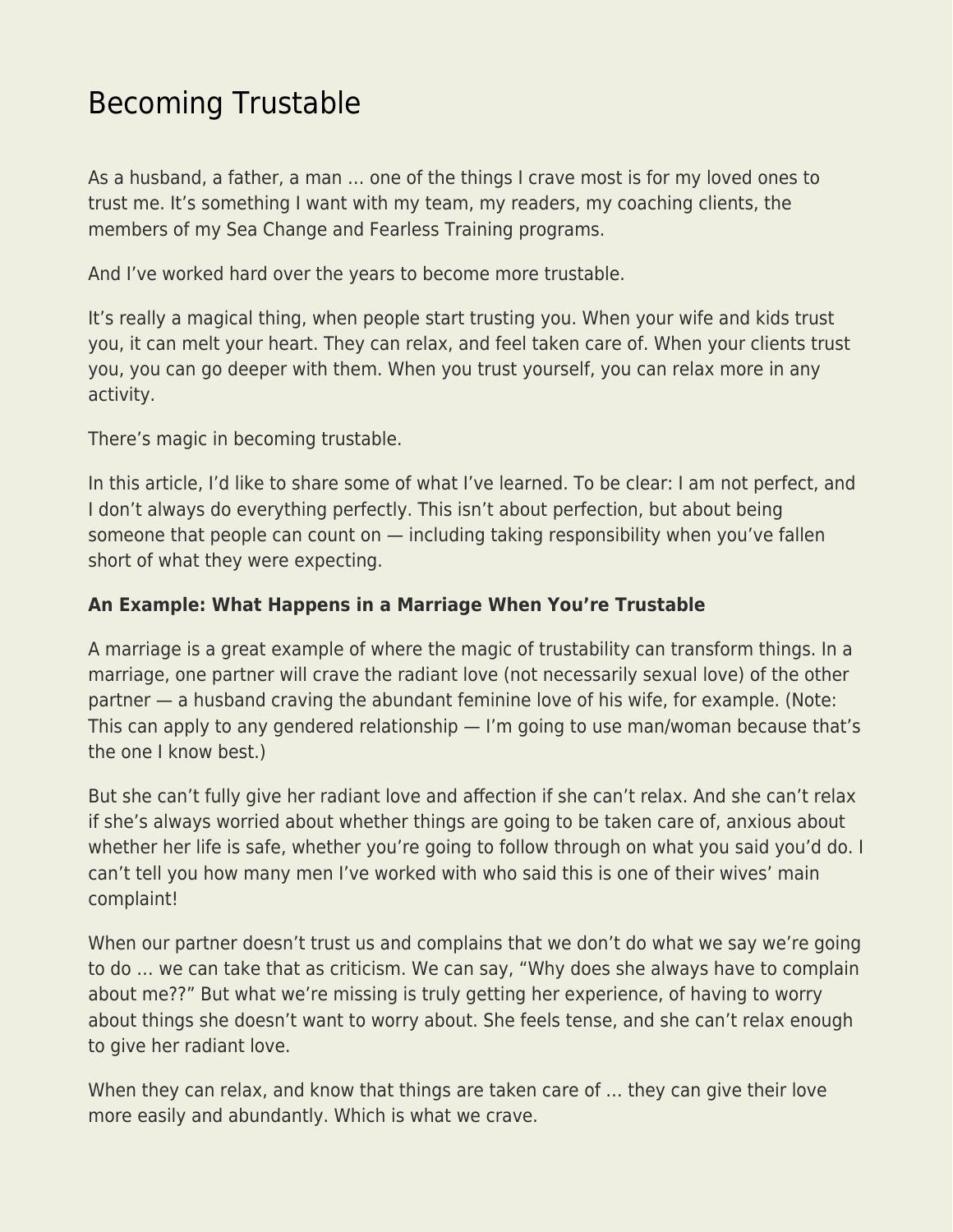And so the magic comes when we become trustable — all of a sudden, they can relax more. And their love flows more easily and abundantly. It's a wonderful magic!

It turns out, this is how all relationships often work, including professional relationships when they can trust us and relax, a deeper relationship can form. Magic happens.

## **How to Become More Trustable**

When we understand how all of the above works … then the question becomes, "How do I become more trustable?"

And my answer is that it doesn't happen overnight. And it's a never-ending process, like any kind of mastery. You're never done growing in this area.

But it is possible to grow tremendously here!

I'm going to give some of the key learnings here:

- **Do your best to practice keeping your word**. That means when you say you're going to do something, really commit to making that happen. Sometimes that means sacrificing some comfort to make it happen. But make it a top priority, and take it seriously.
- **When you can't keep your word, own up to it**. Let them know ahead of time if you're not able to do it. If you messed up, take responsibility and apologize, and let them know what you'll do going forward to avoid the same mistake repeating. Do what you need to do to fix things.
- **Breathe deeply and slow down**. When we're jumpy and anxious, they will feel it. When we stand solidly, breathe deeply, and go slower ... they feel this as solidity and trustability. As with all of this, it's a learning process — you'll have moments of anxiety, but you can learn to breathe deeply even here. You'll have moments of fidgetyness and jumpiness … but you can learn to slow down even here, with practice.
- **Create structure for yourself and them**. When you are committed to making certain things happen (taking care of the car, getting the groceries, paying the bills) … it will help greatly to have structure, like a schedule with reminders. When will this get taken care of? You might alter the structure, but having a structure for you and those around you helps them to know that things are in order and will be taken care of. Practice creating structure for others when it would serve them (without forcing it on them) — offer a plan, a schedule, a clear decision, an agreement.
- **When they complain about something you haven't done … listen**. Hold space for their complaint, and instead of taking it personally, see if there's some way you can help them. But listen first, and get them. Then see what you can do to make it right, to create structure so they can trust it will get done, to clean up any mess you've accidentally made. You don't need to feel blame or shame, but just get them.